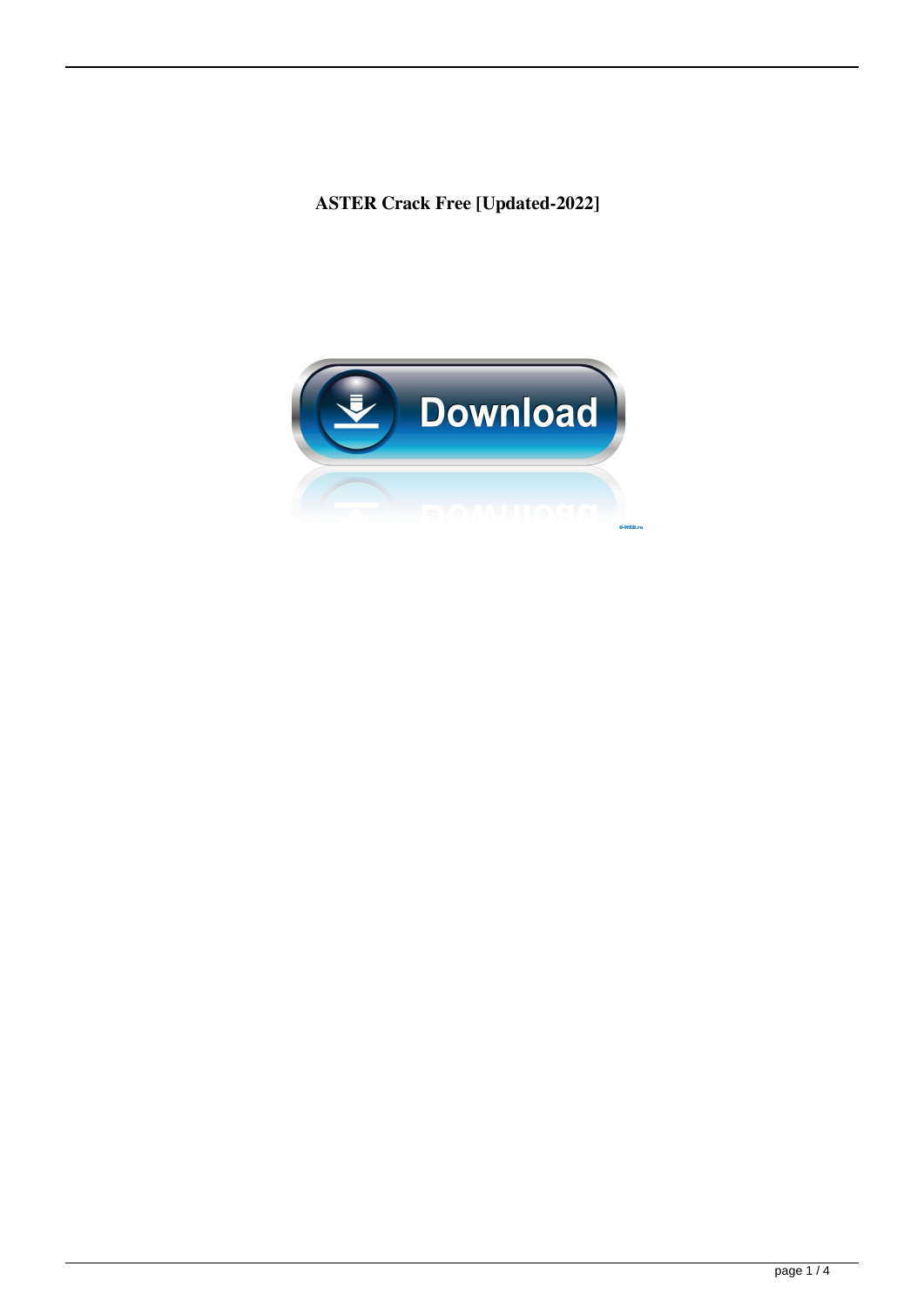# **ASTER Crack (Latest)**

One computer, multiple monitors A powerful control panel for multiple monitor configurations. Simple to use Multi-user configuration, 2-5 users Create up to 5 independent workplaces Share desktop among the workplaces Multiple monitor configurations Support 4 monitors, 2 mice and 2 keyboards Supports 24-bit and 32-bit RGB signals Supports all RGB/CGB/RGBW monitors Supports 24/30/36/60Hz refresh rates Supports 7" monitors Supports vertical/horizontal refresh rates Supports 3D graphics cards Supports stand-alone Supports up to 16 speaker configurations Supports: USB mouse USB keyboard HDMI (video) card HDMI (audio) card VGA video card DisplayPort (video) card USB to VGA or DVI adapter USB to DP adapter Support over 30 USB devices, including USB hub Videocards compatible with DirectX10 Supports all videocards: VGA, DVI, HMDI, DP Supports all audio cards: Stereo card 5.1 surround card 7.1 surround card Audio mixer Builtin mixer Support for the following formats: MP3, WMA MP4, MOV, AVI, MPEG-4, WMV, VOB, ASF, MKV, RM, RMVB, MOV Click to expand... And a sample screen shot from one of my workstations (I have a quad monitor setup - a main monitor, 2 smaller ones). You should try ASTER Product Key. I have 2 coworkers that use it for 4 different functions. Some use it at the office, some at home, and some at the house. I couldn't do that if I used my system one at a time and have to get extra monitors, keyboards, mouse. You should try ASTER Crack For Windows. I have 2 coworkers that use it for 4 different functions. Some use it at the office, some at home, and some at the house. I couldn't do that if I used my system one at a time and have to get extra monitors, keyboards, mouse. Click to expand... The problem with ASTER is that you can share the same IP address between several workplaces. This is great, especially for me, because I can have several "workstations" on the same IP, each running on a different application (email,

#### **ASTER Crack For PC**

KeyMACRO is an easy to use utility that makes it possible for you to create a keyboard macro with just a few mouse clicks. Creating a keyboard macro is very simple and can be done with just a couple of mouse clicks. You can make it so that a keyboard shortcut is triggered with each mouse click. You can specify how long to wait before the keyboard shortcut is triggered, how long to wait before the mouse shortcut is triggered, whether the action should be synchronous or asynchronous, and if the mouse shortcut should be triggered. By using KeyMACRO, you can define a number of shortcuts that will be triggered by keystrokes, mouse clicks, and/or the mouse wheel. By default, all shortcuts start automatically when the application is launched. You can also set how long to wait before each keystroke is processed. You can choose to have all your keyboard shortcuts start automatically when the application is launched. By default, your shortcuts will start in an asynchronous manner, where each keystroke will wait for the next keystroke to occur. However, it is possible to set your shortcuts to start synchronously. When your shortcuts start synchronously, you can specify how long to wait before the action is processed. KeyMACRO is a very easy to use and powerful utility for creating keyboard shortcuts. You can easily configure and use many shortcuts to perform a number of repetitive tasks. It is also possible to set shortcut actions that are automatically activated when the mouse moves. Features: Mouse shortcut Mouse buttons Keystrokes Keystrokes delays Keystrokes delays repetitions Keystrokes delay before repetition Keystrokes repetitions Keystrokes delay after repetition Keystrokes action Asynchronous action Synchronous action Keystroke delay after action Keystroke repetitions Keystroke delay after repetition Keystroke action Asynchronous action Synchronous action Keystroke delay after action Keystroke repetitions Supported operating systems: Windows 10, 8.1, 7, Vista, XP, 2000, NT4. KeyMACRO Download: KeyMACRO 2.0.4 is available for free. For a very low price of \$25, you can upgrade to the ultimate version of KeyMACRO, which contains many more features and lets you create many more keyboard macros. The RegalSoft Mouse Pro allows you to integrate both a mouse and a keyboard into your computer 1d6a3396d6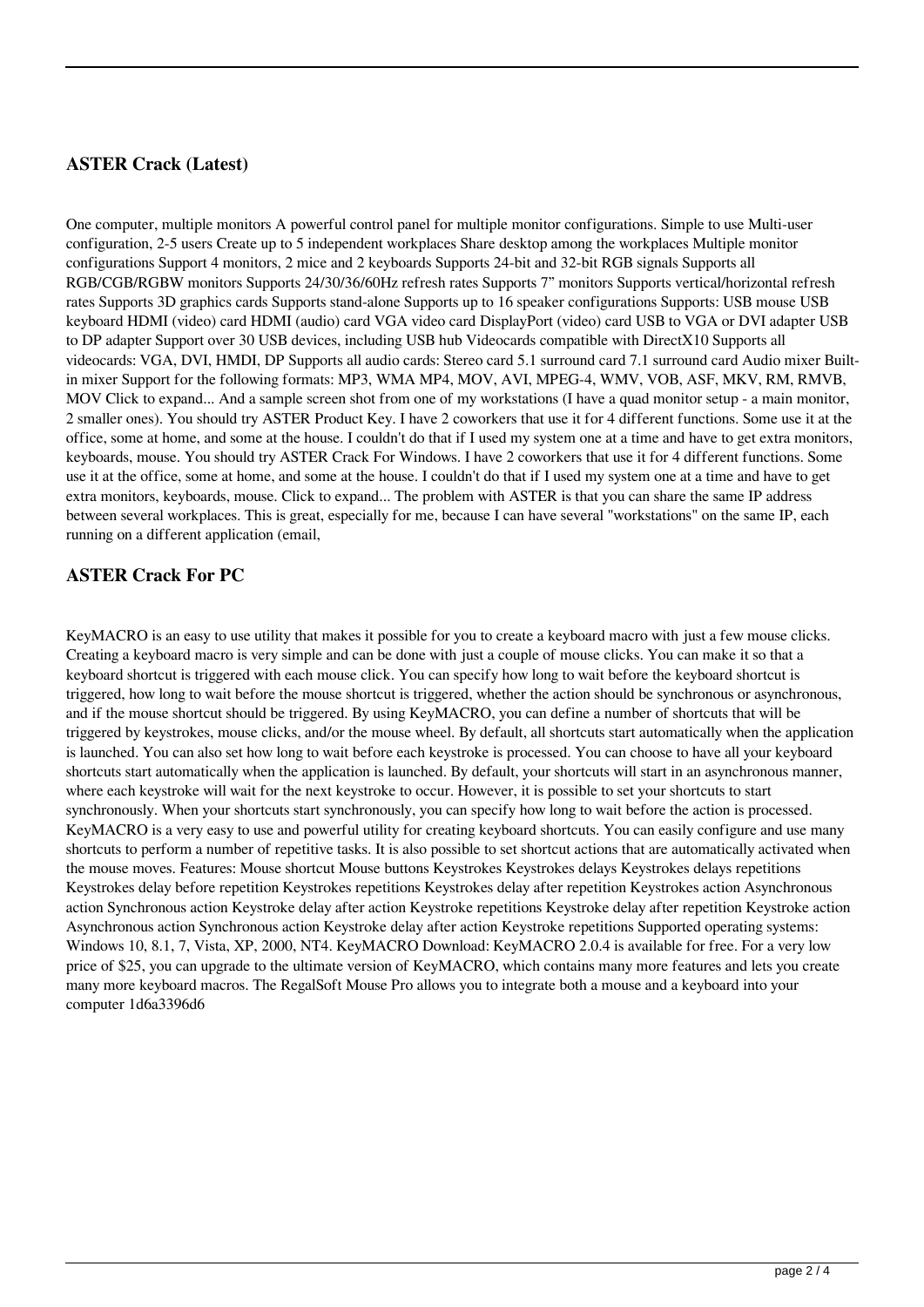## **ASTER Crack + Free License Key X64**

\* Syntax highlighting \* Multiple monitor configuration \* VGA, DVI, DTV, HDMI and DP video cards \* USB 2.0, 2.0+ and 3.0+ \* Dedicated mouse, keyboard and audio device \* PCI, USB and Firewire controllers \* Web Server, FTP Server and others \* HPIN, AIN and AutoInput controllers \* List of all installed videocards and hardware devices \* Inbuilt web browser \* Logon information of all users \* Multiple workspaces and logon options \* Dedicated IP address - Configuration support Multiple users can use the same computer in ASTER, provided that all the remote users have installed the same version of the software, if they are using different languages, graphics, video modes or different monitors. Since ASTER uses a remote display manager, it does not matter what language the remote users use. You can also have different logon info for each remote user, instead of having a single shared logon folder. Multiple users, same version \* Supported OS: Windows 2000, Windows XP, Windows Vista, Windows 7, Windows 8 and Windows 8.1 \* User access levels: Administrator, Employee, Guest \* Support languages: English, German, Spanish, French, Portuguese, Russian \* Support languages: Chinese, Japanese, Korean, Traditional Chinese, Simplified Chinese, Thai \* Supports multiple video cards \* Supports multiple mouse and keyboard \* Supports up to 15 (2.4GHz) and 16 (5GHz) simultaneous users 0 comments: Post a Comment FREE DOWNLOAD NOW Presentation Software Do you need an application to design your own presentations? ASTER is the answer. ASTER enables you to create a multi-user configuration for your computer, which supports two or more people operating on it at the same time. ASTER features a set of powerful features and functionalities, such as the multiple monitors and controllers setup, dedicated IP addresses, multiple logons, workspaces and many others. ASTER is a powerful tool for school children, teachers, engineers, as well as home users. Efficient Computer Facility You can turn your computer into a multi-user station, which supports two or more people operating on it at the same time. The software allows you to create a special configuration, in which all users can work independently as if they had their own computer.Q: [

#### **What's New in the?**

ASTER is an intuitive application that enables you to turn your computer into a multi-user station, which supports two or more people operating on it at the same time. The software allows you to create a special configuration, in which all users can work independently as if they had their own computer. You have just discovered an amazing application that changes the way you look at things. Did you know you can customize the desktop, show the desktop on a TV, remotely use your computer? And more? All these features are available in ASTER control panel. ASTER is a powerful, yet simple to use application that enables several users to work on a single computer independently and simultaneously. The multi-user configuration allows each person to work independently, at the same time with the others. Basically, you only share the computer's resources and hardware devices such as printers, scanners. Otherwise, ASTER allows you to setup multiple monitors, controllers or audio cards. Description: ASTER is an intuitive application that enables you to turn your computer into a multi-user station, which supports two or more people operating on it at the same time. The software allows you to create a special configuration, in which all users can work independently as if they had their own computer. Features: Share your computer resources across several users. Remotely access your computer with a mobile device. Enjoy multiple sessions on the same computer. Easily run multiple sessions at the same time. Use up to four different computers on a single network. View the desktop on TV screens. Windows 2000/XP/Vista and newer. System requirements: Minimum requirements: XP (Vista) or higher. RAM: 2 GB RAM. CPU: Intel Pentium III or AMD Athlon 2000 or faster. You have just discovered an amazing application that changes the way you look at things. Did you know you can customize the desktop, show the desktop on a TV, remotely use your computer? And more? All these features are available in ASTER control panel. ASTER is a powerful, yet simple to use application that enables several users to work on a single computer independently and simultaneously. The multi-user configuration allows each person to work independently, at the same time with the others. Basically, you only share the computer's resources and hardware devices such as printers, scanners. Otherwise, ASTER allows you to setup multiple monitors, controllers or audio cards. Description: ASTER is an intuitive application that enables you to turn your computer into a multi-user station, which supports two or more people operating on it at the same time. The software allows you to create a special configuration, in which all users can work independently as if they had their own computer. In case you have the latest version of the program, the